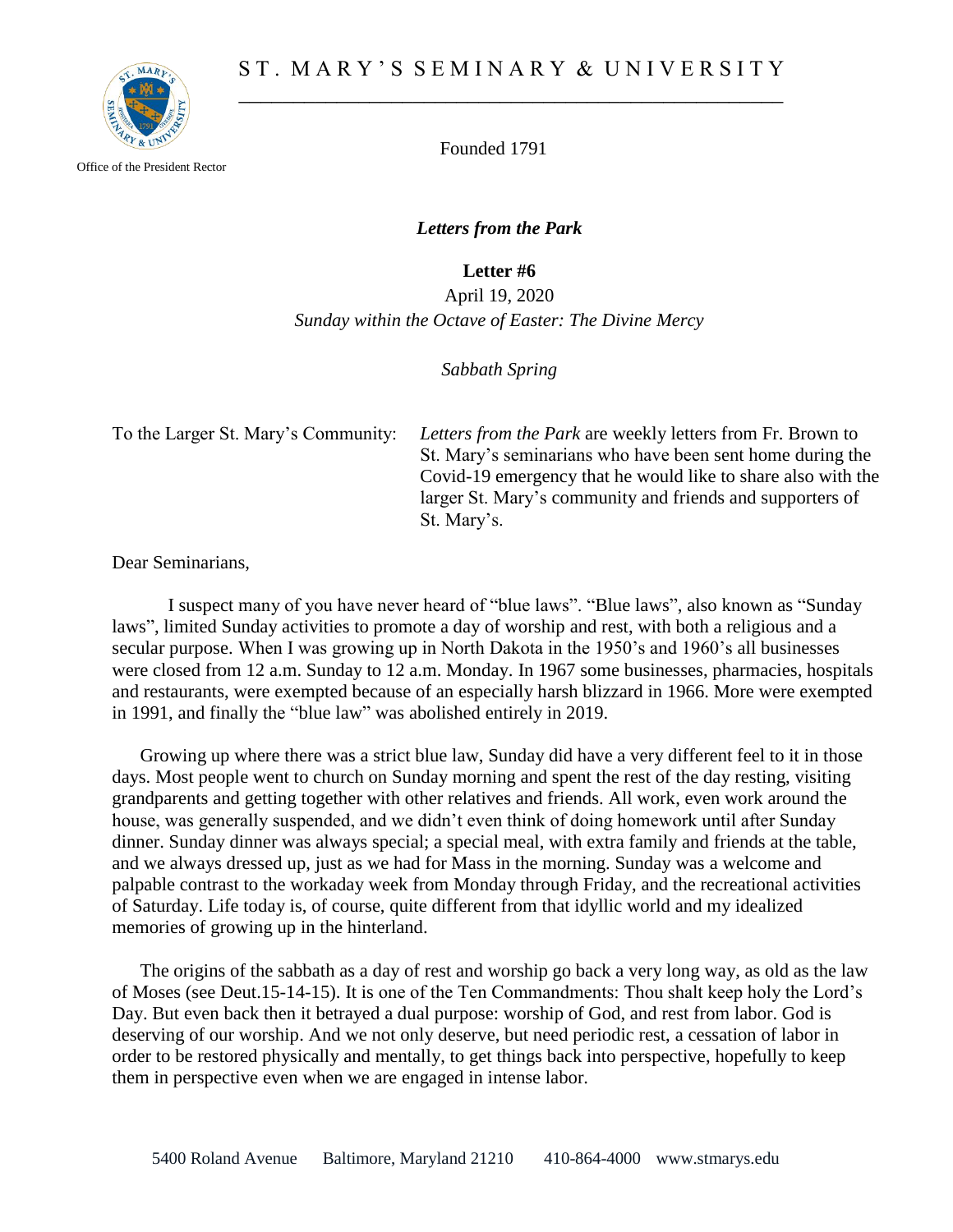Sunday was first established as a "day of rest" by an edict of Constantine the Great, the first Christian Roman Emperor in 321 A.D., which impacted the whole rest of Western history. Sunday became universally recognized as the Day of the Lord, a day reserved by law for worship and rest in Christian countries.

Christians believe that God deserves to be worshiped; that we have an obligation to worship God, and in a special way on Sunday, the Day of the Resurrection, the Lord's Day. Whether Christian or not, everyone needs to rest periodically from labor. Without periodic rest, time for family and friends, for recreation, a time to break out of the routines of workaday life, we too easily lose perspective, even get burned out; the secondary things of life take over as primary; we begin to lose, in a very real way, our humanity, the fullness of which derives from our relationship to God, the reference point of our entire being. Once disoriented from the primacy of God in our lives, whether individually or communally, other things become primary, in fact become idols, taking on greater importance for us than God; they can also take on greater importance than other people: family; friends; those who live in want.

There's a lot of talk about the economy, about the need to "re-open" the economy right now. Maybe there's a silver lining to the coronavirus emergency, even though it represents a terrible tragedy with much suffering, in that it has forced us to step back from the economy for a while. Maybe this is an opportunity to get things back into perspective.

The economy is important, essential in fact, but it is also something secondary in our lives, certainly for believers. The sabbath exists for man, not man for the sabbath; by the same token, the economy exists for human beings and our welfare, not human beings for the sake of the economy. Getting that wrong turns things upside down; people become objects used to produce wealth, not subjects the production of wealth is designed to provide for. Money making can too easily becomes an idol. If you don't believe in God, I suppose it's easy to understand why: what else is there to live for? That doesn't mean there's anything wrong with making money, a strong economy, and prosperity in and of themselves. However, when these things begin to take the place of God in our lives, or become more important than God, when we begin to put God in second place, is it any wonder that we begin to lose perspective, that life becomes, in a very real way, incoherent? If we begin to measure our lives by secondary things, if they become the be all and the end all, how can we hope to keep things in perspective? How can we help but begin to diminish, if not lose altogether our humanity? Likewise, with the place of others in our lives: family and friends. Lives lost to the coronavirus make us remember the value of every human life, of every person we know. Who would have traded the life of a loved one, if they could have, for anything of secondary importance? In a very important way, this tragedy is focusing our attention on those who live in want, those in need, those who need us just to survive, much less to thrive. Everything put in perspective by the subjects of the first commandment of the Law, and the second which is like it: God and neighbor.

Towards the end of March, a journalist, Paul Solomon, interviewed a Dr. David Katz on the PBS News Hour. Katz was already advocating for "re-opening" the economy. He said, "My parents are both 80 years old, generally in good health, but in clearly. . . the high-risk group. . .What they're most worried about . . . is the loss of his life savings and his legacy . . . he doesn't want to get coronavirus and die, but, frankly, the loss of his life's work is his greatest concern." Solomon: "More than his health?" Dr. Katz: "Well, I don't want to get coronavirus, but, honestly, I'm gravely preoccupied with